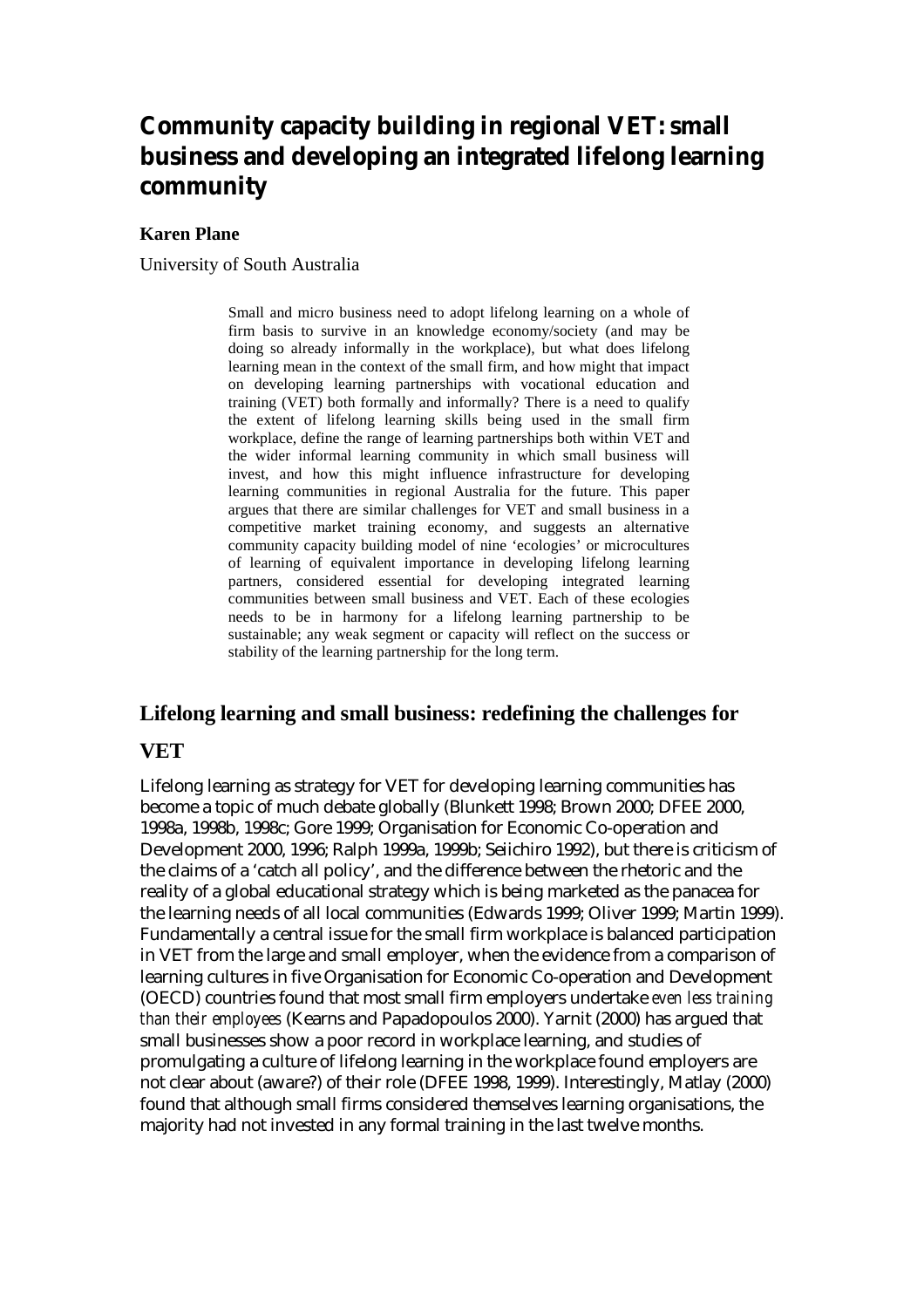For VET in Australia, the Senate Standing Review (2000) has found, disconcertingly, that the quality of totally on-the-job learning is questionable, with most employers taking little interest in training plans and developing pathways through learning for employees; finding the correct balance of enterprise specific/industry wide (lifelong learning?) skills is problematic and there is a need for learning quality to be monitored more closely in the workplace. Returns on investment of training have found a reduction in employer commitment to formal training (Moy and McDonald 2000) and that any training in the small firm is still perceived as a short-term immediate cost as opposed to a long-term investment. Hopkins (1998, p 7) has stated that there are limitations on what can be realistically expected of enterprises in lifelong learning. There are also several threats to the national VET strategy (1998- 2003) for enterprises and the need 'for a better understanding of the ways in which work and learning are emeshed'. A significant question remains: if work is learning for employers and employees in small business, is it lifelong learning?

There are, though, other alternative discourses in this debate. Field (1998) has concluded essentially for shifting the focus from training to learning in the small firm. Whilst the formal adoption of accredited training by small business is on the decline (Moy and McDonald 2000), there is a paucity of evidence on the type of lifelong learning skills being used already in the small firm workplace outside of formal VET, and discussion in VET of the types of learning partnerships in which small business will invest. The CRLRA (2000) described learning partners as being 'exogenous and endogenous' - within and outside the community - and demonstrated the wide range of partners and learning networks being developed formally and informally, which are integral to a healthy VET community in the regions.

McGiveny (2000) has found, too, that more credence needs to be given to the informal learning being undertaken in the wider community, and suggests that formalising these arrangements in VET is not the answer for building learning communities. These pathways are successful for learners because they are localised, learner driven, non-accredited, informal, non-threatening and grounded in the community. Another alternative discourse in VET has called for a redefinition of the learning and value of the 'practical wisdom' already being gained in the workplace which may be difficult to measure, accredit and qualify (Beckett and Hagar 1997; Boud 1998; Candy and Mathews 1998; Hawke 1998). Gibb (1999) has also advocated for a wider definition of what training means for small business to include information services, information providers, business networks as well as VET providers. If this is the case, to what extent do often disparate, competing organisations in VET work as lifelong learning partners and what is a realistic role for the small business community?

#### **Research methodology**

The methodology is a community capacity building (Allen 1999), qualitative case study of the range of learning partnerships - from the formal structured arrangements with VET, to the informal learning partnerships in existence with small business in the Adelaide Hills region, South Australia. Small business is defined as the owner-managed, small (6-19 employees) or micro firm (1-5) businesses that may be operating in the 'for profit' or 'not for profit' sector of the economy, or in fact a combination of both (Neighbourhood House Coordinator in conversation, February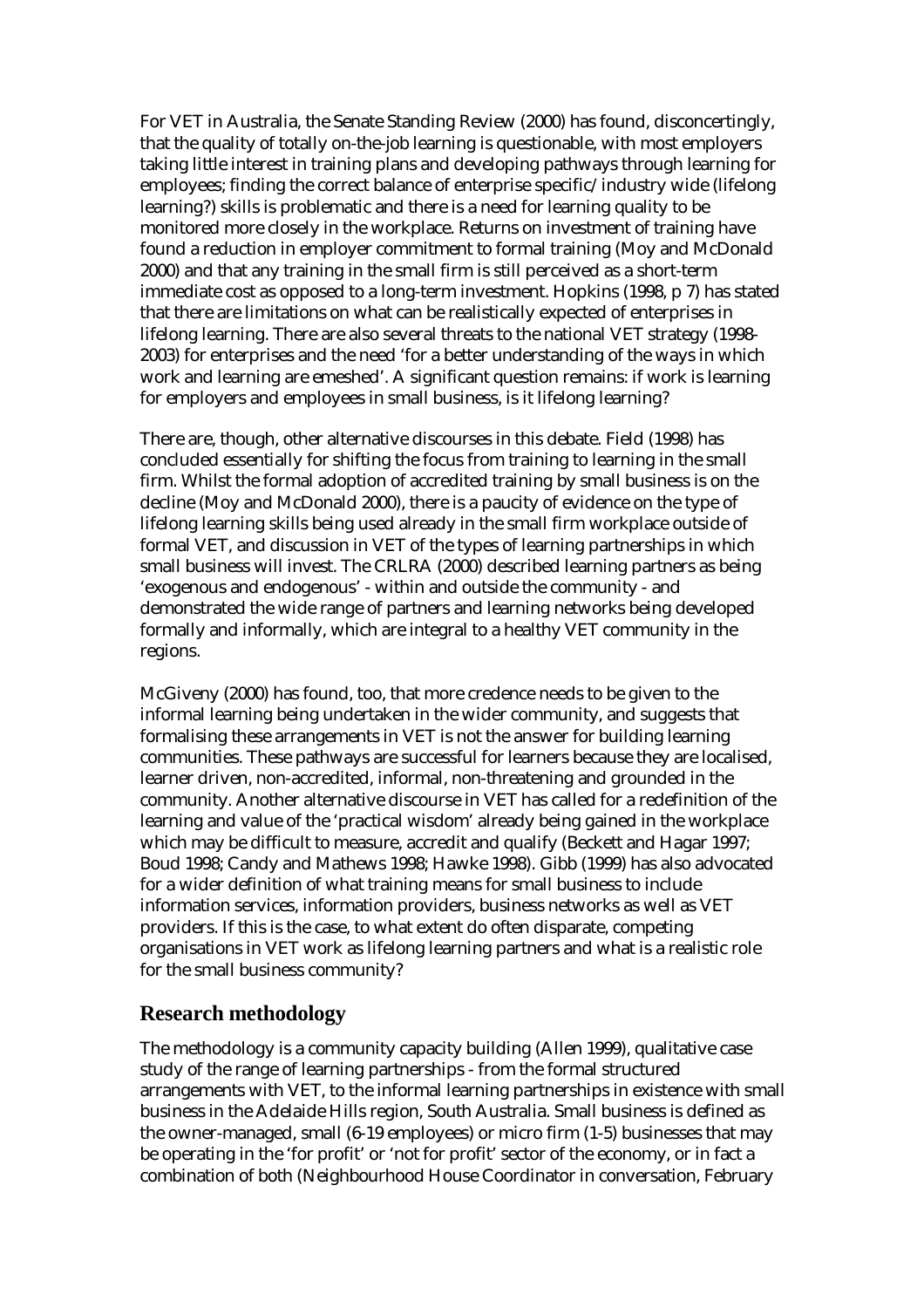2001). Other than the work of Kearns (1996) on Industry Education partnerships; Kearns and Papadopoulos (2000); and the DFEE (1998) on learning partnerships policy in the UK, I have not yet found a suitable definition of a lifelong learning partnership for this study, so I am going to suggest one or two somewhat tentative definitions:

- 1. A lifelong learning partnership is an ecumenical learning pathway of collaboration between diverse learning organisations in the community for the benefit of the learner.
- 2. A lifelong learning partnership is a shared, balanced commitment to building a learning community by all stakeholders, with the learner as central.
- 3. A lifelong learning partnership emphasises equitable participation by all partners in learning for community capacity building in regions for the future.
- 4. A lifelong learning partnership bridges the divides of the for profit and notfor-profit sectors of the economy for the social wellbeing of the individual, the organisation and the community.

#### **Conceptual framework: a blueprint for an integrated learning ecology**

My conceptual framework is based on nine key overlapping themes of analysis which it is intended will shed light on the tenth theme: the challenges and barriers to building an integrated lifelong learning ecology for VET. The model presents a kaleidoscopic view of the regional microcultures that I have called 'learning ecologies' as they relate to the VET landscape of VET/small business learning partnerships in the Adelaide Hills.

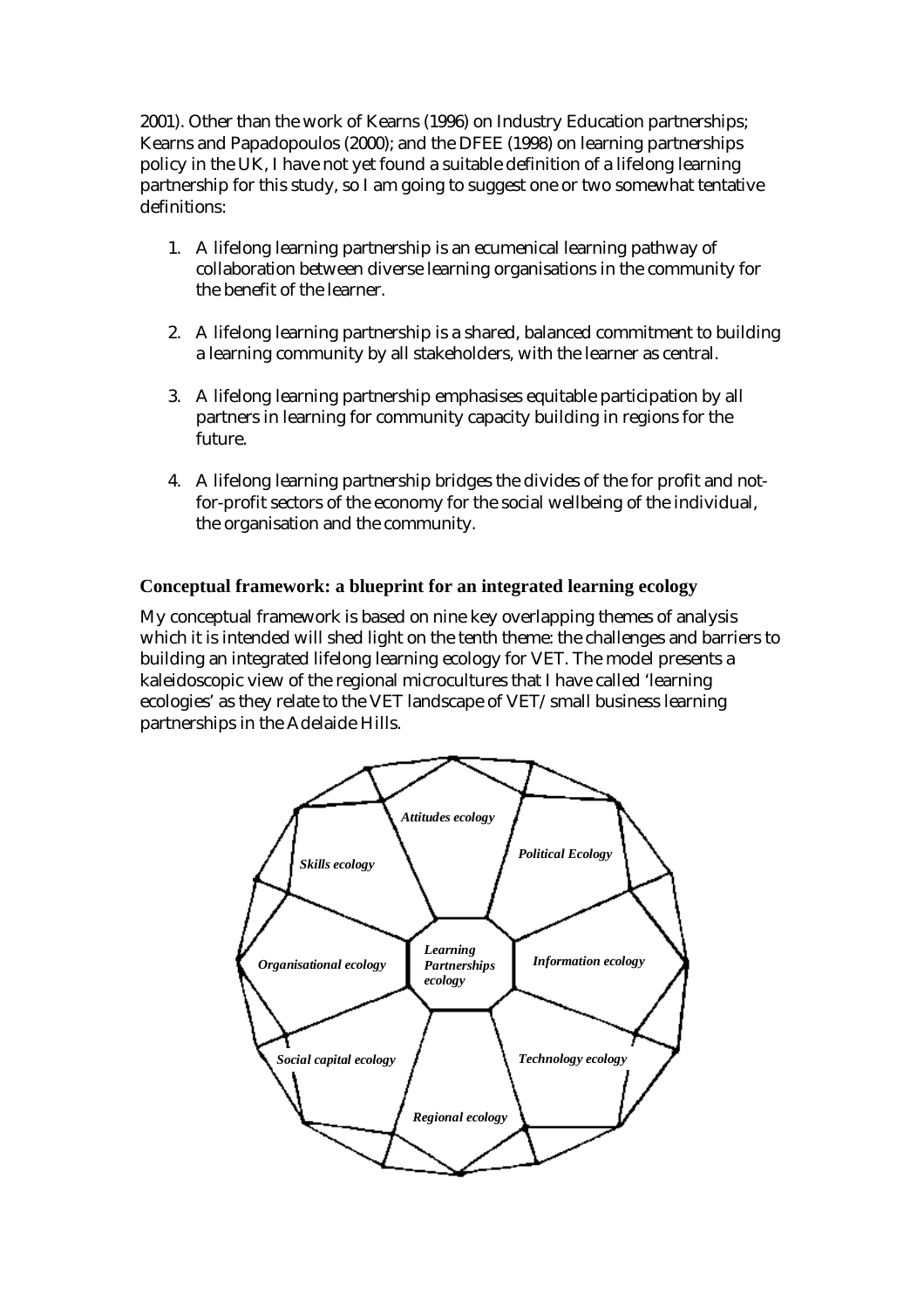These microcultures include:

- 1. Political ecology (VET and economic/resource sustainability and building local infrastructure, best use of existing resources and economic capital in a market economy).
- 2. Attitudes ecology (building civil and personal capital and values between business in its community, corporate responsibility and social entrepreneurialism).
- 3. Partnerships ecology (collaborative/mutual benefit, shared responsibility between organisations, developing exogenous and endogenous learning partners: building synergistic capital).
- 4. Skills ecology (redefining lifelong learning skills in the small firm building human capital, self-generation, pathways through formal, informal and nonformal VET).
- 5. Information ecology (sharing information/intellectual capital, building information networks, information dissemination and gathering, information literacy).
- 6. Technology ecology (virtual community, networking, e-learning and virtual learning partners, developing virtual capital business to business, business to consumer).
- 7. Organisational ecology (learning organisation, the lifelong learning firm, building intellectual and human capital, local leadership).
- 8. Social capital ecology (community capacity building, building collaboration and trust between individuals and groups).
- 9. Regional learning ecology (learning community, building cultural capital, a healthy environment and social wellbeing).
- 10. Building an integrated ecology (strategy/synergy, a holistic model).

#### **The research questions**

- 1. What learning partnerships exist between VET and libraries with small business in this region and where are the challenges for small business/VET lifelong learning partnerships?
- 2. How are lifelong learning skills defined in small business and to what extent are small firm employers adopting lifelong learning and lifelong learning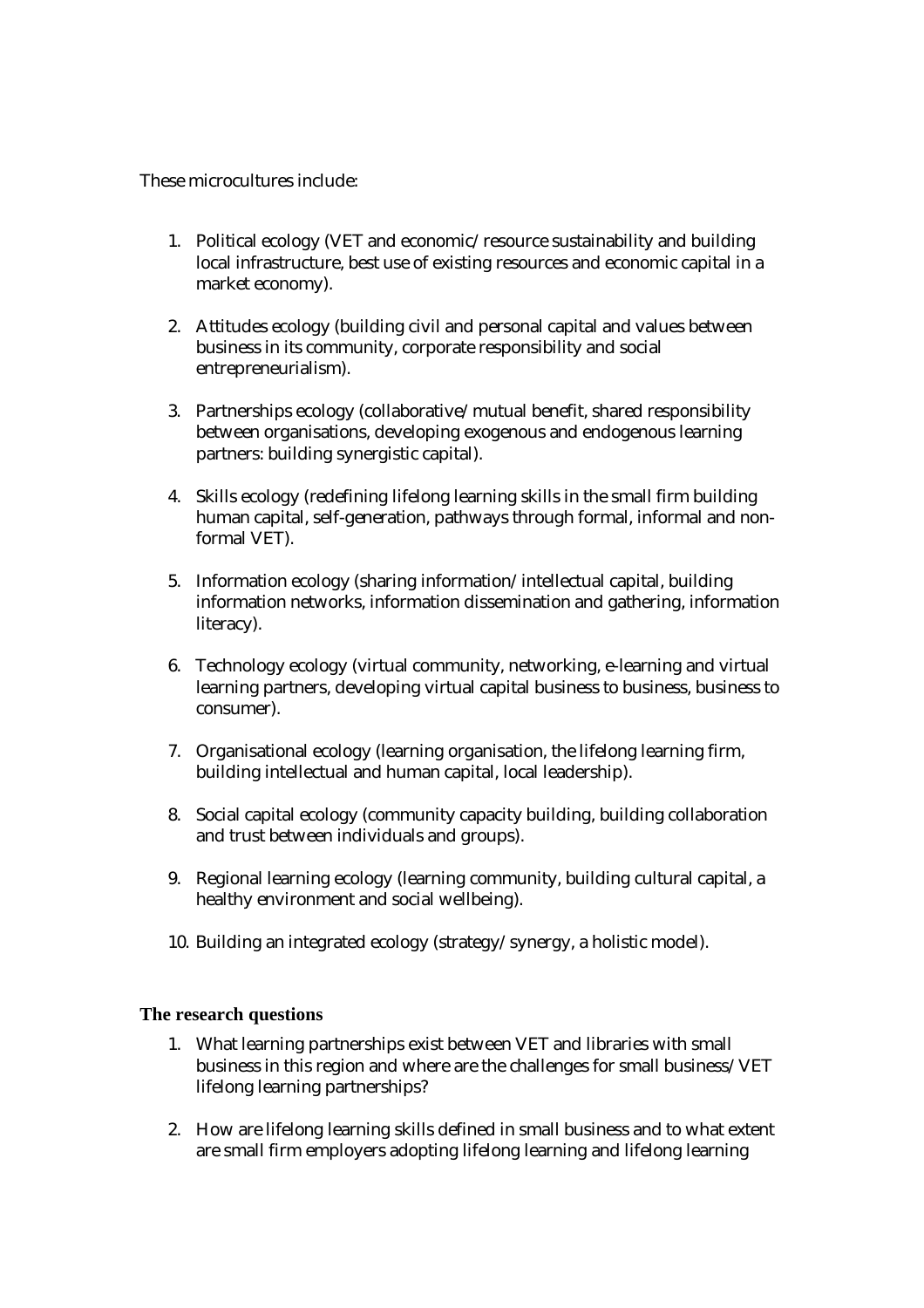partnerships with VET?

- 3. What other learning partnerships exist with small business in this and other learning communities that might be applicable for lifelong learning in VET in this region, and why?
- 4. What are the implications for VET and small business in developing lifelong learning partnerships for the future and a learning community in the Adelaide Hills?

### **The political ecology: challenging the rhetoric**

It could be argued that lifelong learning (Longworth 1996, 1999) as an educational strategy for VET is being marketed globally as the panacea to all regional, community and organisational learning needs, but there are those who remain somewhat cynical of the lifelong learning discourse and its re-emergence as being central to VET policy - and of the far reaching assumptions about its many claims (Law 2000; Martin 1999; Sanguinetti 2000). Yarnit (2000), in a survey of learning towns and learning cities, states that in the UK, even with the new lifelong learning initiatives, there are still two parallel systems of education and training working side by side, but with little integration between the two, to the detriment of the learner. Does a similar situation exist here in Australia, where it has been voiced that VET policy development has taken place at great speed, with little grounded theory upon which to develop policy for the future or understanding of how learning actually occurs in the workplace context? Of particular concern is what Kearns and Papadopoulos (2000, p vii) describe as the gap in an outmoded policy framework within VET in Australia, where demand-side policies are no longer suitable for changing conditions in a state of flux. They advocate the development of new crosssectoral learning paradigms that encompass an understanding of the local microcultures of regions.

#### **Regional ecology: increasing participation and balancing metrocentrism**

Butler and Lawrence (1996) documented the challenges for VET in regional Australia and discussed what they termed the effects of 'metrocentrism' of VET in local communities. Since then, the report of the Regional Australia Summit: Theme Group for Education and Training (1999, p 5) have identified three key areas of requirement for VET in regional Australia: tailoring a globally driven, lifelong learning directive to the needs of local regional communities in VET; development of community plans for education, training and lifelong learning as part of whole community strategies; and identifying and supporting the key 'initiators' or brokers with the spark, energy and enthusiasm.

For VET and providers of VET information services, often working under considerable resource restraint in the regions, a dilemma is that small business does not participate to any great extent in formal education and training; tailoring programs to their changing, diverse needs is difficult. Also, often on the demand side, small firm awareness of the existing education and training and information services to support them in regions could be improved. The Senate Standing Committee (1999) found that for the neighbouring region of Onkaparinga, small business was largely unaware of the existing assistance and information services available to them. Kearns and Papadopoulos (2000) have said that what is needed is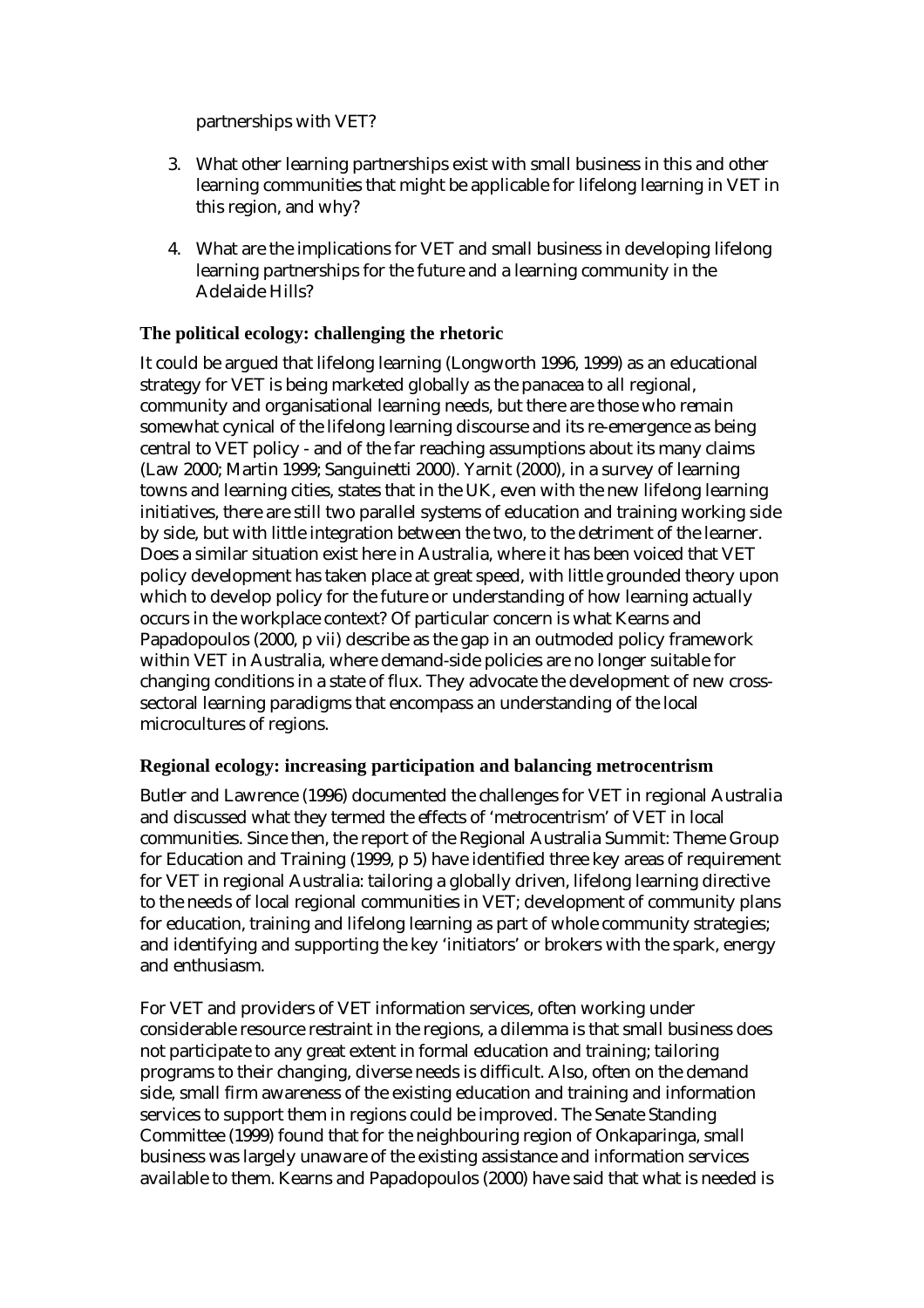a shared national vision for the future for lifelong learning, which is built on successful local learning partnerships between all VET stakeholders for what they term 'joined up policies' at the regional level. However, this is a considerable challenge if people work in what can be very competitive, isolating workplace cultures in both VET and small business.

#### **Attitudes ecology: two disparate workplace cultures?**

In terms of attitudes to lifelong learning, the ANTA (2000) study of marketing strategies for lifelong learning in Australia found the disinterested quadrant of learners still predominantly comprises the small business sector. Harris et al (1998) argued that small business is still rather an anomaly for VET. Kearns et al (1999) stated that to make practical, proactive changes for the future, we need to understand the tensions and bottlenecks to developing business community partnerships in lifelong learning in VET in Australia, to overcome much of the rhetoric associated with the lifelong learning debate. Some have argued that: VET has negated the role of the employer, choosing only to focus on the learning needs of the employee or trainee (Butler et al 1999); we know less about the learning needs of the employer, the nature of embedded workplace competencies, context-dependent learning and how it transfers (Misko 1999a); and we know less about the nature of collective competence as it relates to learning in the workplace (Beckett and Hagar 1997; Boud 1998; Childs and Regine 1998; Waterhouse et al 1999). Longworth (1996, 1999) states that for lifelong learning to be sustainable, we need to move beyond a stakeholder society to one of building trust and collaboration - but this is quite a challenge, as Mannion Brunt (1999) found particularly between education providers and employers, and as Fryer (2000) in a keynote speech to the Adult Learners Week Conference (2000) commented pertinently:

> … the cogs of our formal learning structures are totally our of sync with the cogs of small business.

#### **Organisational ecology: the learning small firm: integral to a healthy community?**

Ferrier (2000) has emphasised the need for standards in the accounting for intellectual capital in firms as a means of measuring not just economic outcome in organisations, but the capacity of their intangibles. Are Australian small firms learning organisations? How do they build knowledge capacity, and if not, how might that impact on developing learning partnerships? Small and very small business are responsible for the majority of the employment and innovation in regional Australia and play a vital, but often overlooked role in the infrastructure of regional communities (Kilpatrick and Bell 1998; MBCG 1999; SARDTF 1999; Senate Employment Workplace Relations and Small Business 1999).

The dominant discourse on learning has argued that small business has a long history of disinterest and a lack of participation and awareness of formal vocational education and training (Baker and Wooden 1995; Matlay 1999, 2000; Robinson 1999). An alternative voice argues quite to the contrary; that they have always been a visible presence informally, but that they show a preference for practical, businessfocused learning on the job. Referred to by Becket and Hagar as 'phronesis', this tends to be undocumented, difficult to accredit and undervalued (Beckett and Hagar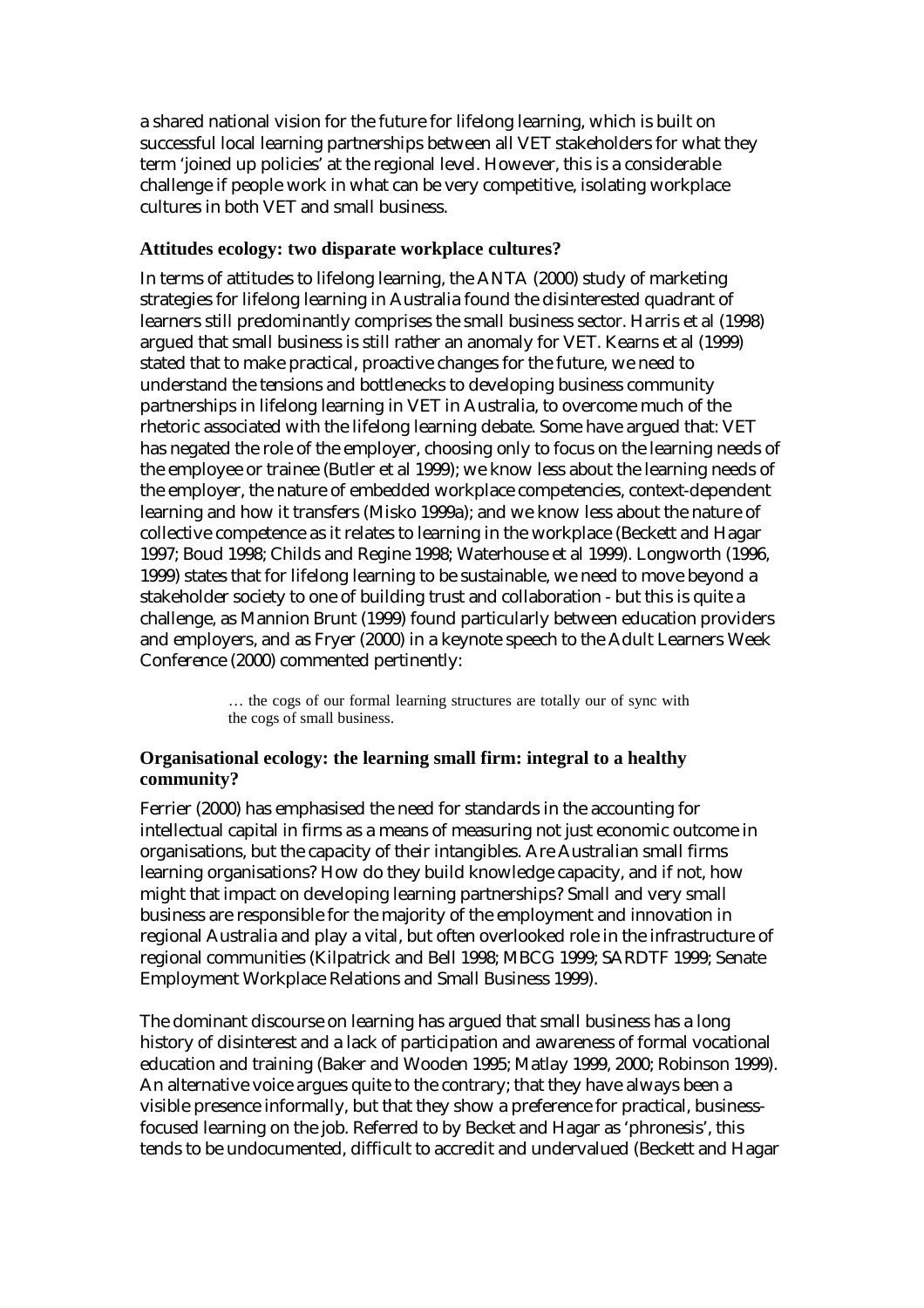1997; Boud 1999; Field 1999). To what extent does this mismatch in understanding of worthwhile knowledge hinder the development of learning partners in VET?

#### **Information ecology: the essence of all equitable partnerships?**

Matlay (2000) has written about the loss of learning, or knowledge degradation, in small firms that do not share information between people in the small firm workplace. Davenport (1998) argued that all learning organisations need a healthy information ecology, and Bruce (1998) has emphasised the importance of developing information literacy skills in the workplace.

On the supply side, studies in the UK have found better participation in lifelong learning is also about supplying independent, non-biased information to adults, meeting their individual information needs and tailoring this to the learner/client groups in the local community (DFEE 1999). Kearns and Papadopoulos (2000) have stated that our information networks on lifelong learning are not as developed in Australia as their overseas counterparts, both in the real and virtual sense. Some have voiced in the changes to the new VET frameworks. What has resulted is a fragmentation of VET programs and VET information services to small business community (Butler et al 1999; NCVER 1997) and a possible mismatch in tailoring VET to the small business community needs (DEETYA 1998).

Alternatively, on the demand side, there may also be information literacy skills gaps in the small firm sector. The Micro Business Consulting Group (1998) addressed the adoption of information technology by micro business and concluded it was critical for the survival of the sector. They found that the level of awareness of information services is still low; too much information can be a problem for the micro business, and the cost to the firm of finding the right information can be an impediment.

#### **A changing skills ecology: the need for 'lifewide entrepreneurial skills'?**

Kearns and Papadopoulos (2000) have argued for redressing the balance between the prowess and high esteem given to knowledge skills and the traditional assumptions of the low skill base attached to practical attributes and technical skills. Their argument is reinforced by the work of Beckett and Hagar (1997), Field (1998) and Hopkins (1998), which premised a shift in thinking from training to learning; redefining the nature of learning in the workplace context; and moving from 'an epistemology of knowledge to an epistemology of practice'. This has important ramifications for defining new skills sets for the small firm, for developing a new workplace learning paradigm (Boud 1998; Candy and Mathews 1998) and for building these lifelong entrepreneurial skills into training package development for the future.

Longworth (1996, 1999) has developed a framework of lifelong learning skills, but these skills are considered in need of redefinition in the context of small enterprises. If, as Matlay (2000) has argued, the employer dictates the extent of learning in the small firm, then there is a need to question what Lasonen (1999) terms the 'self efficacy or the life wide entrepreneurial skills base' of employers. How do you enculture a proactive ethos of lifelong learning in employers for themselves and their employees, when their main focus on a daily basis is small business survival? Matlay (2000) found most learning in the small firm is reactionary, ad hoc and single loop learning – there is very little double loop learning, with small firm employers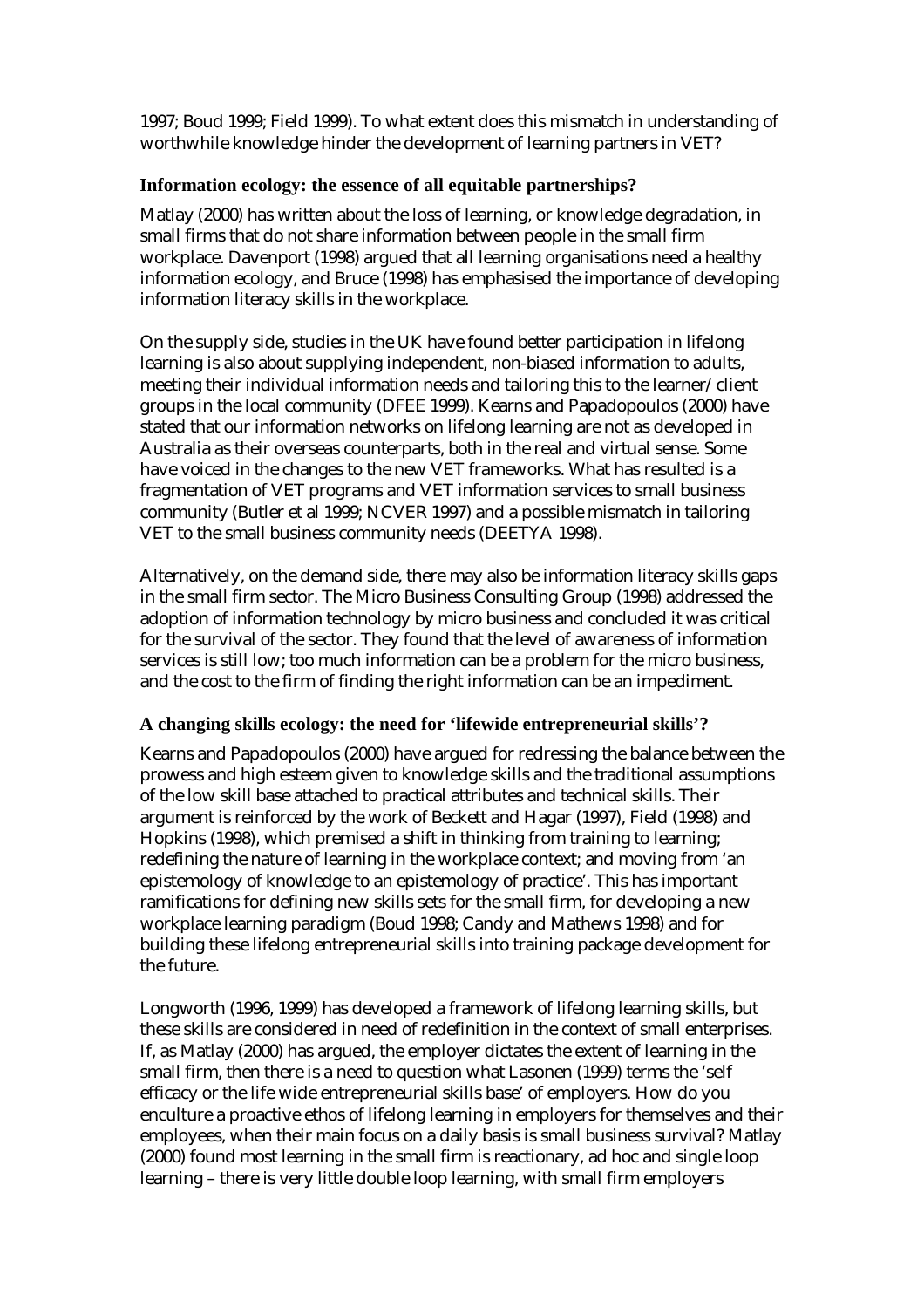reacting to the markets. If lifelong learning is an alternative to trial and error learning for the small firm, it needs to equate with business success and survival - and for small business it needs to be marketed in those terms.

#### **A future virtual ecology: outward looking virtual learning partners?**

Building capacity in regions and e-learning initiatives for the future includes the online communities of learning and outward looking virtual partners (Gurstein 2000). Small business like VET is now operating in a global, e-commerce economy (Australian National Training Authority 2000, May; Jones 1998) where there has been a considerable change through developments in information technology and new ways of trading, which are impacting on the marketplace for both the small firm and VET. Although small business may be adopting the Internet as an alternative shopfront, one line of argument has found there may be a considerable skills gap in Australian small business, particularly with the adoption of e-commerce and using electronic information to best advantage (Jones 1998). Jones concludes that the majority of small firms in Australia are predominantly still operated by what he termed: 'the 40 plus, analogue, entrepreneur'.

Kearns and Papadopoulos (2000) have found that a greater role is played by the industry bodies, unions, chambers of commerce and local associations in lifelong learning in other OECD countries, in comparison with Australia. E-commerce technology is not just a tool for the for-profit sector of small business community; it includes information networking, building business-to-business partners, business to consumer, and alternative ways of linking organisations and providing services. A significant question is: if there are skills gaps in making the best use of online technology in the small business sector, for profit and not for profit, how does that impact on developing virtual learning partners for the future?

#### **Social capital ecology: building relations between people**

There has been considerable discussion of social capital building in communities, and of measuring its added value to VET as an alternative to discussing VET in terms of economic rationalist frameworks only (Australian Bureau of Statistics 2000; Australian National Training Authority 2000; CRLRA 2000; Encel 2000; Schuller and Field 1998). Falk (1999) has stressed the importance of what he terms 'situated leadership' in regional communities, where he argues there is a 'growing recognition that solutions must be armed with both economic and social measures' (Falk 1998, p 3). He states there are two sets of resources that can be taken into account in developing social capital in communities: knowledge resources and what he terms identity resources - the willingness of people to work for the common good of the community.

This discourse is suggesting a reconceptualisation of education and training, which attempts to address the value of the social capital in the community; a capital that exists in the relationships between persons (Kilpatrick 2000) and 'situatedness' of the small firm and its informal learning networks within its own community (Falk 1998; Kilpatrick 1997; Kilpatrick and Crowley 1999). Essentially, as Kilpatrick and Crowley (1999) have stated, to what extent does learning in the small firm diffuse to the wider community, and for this study how does social capital capacity impact on developing learning partners between organisations? If there are skills gaps in small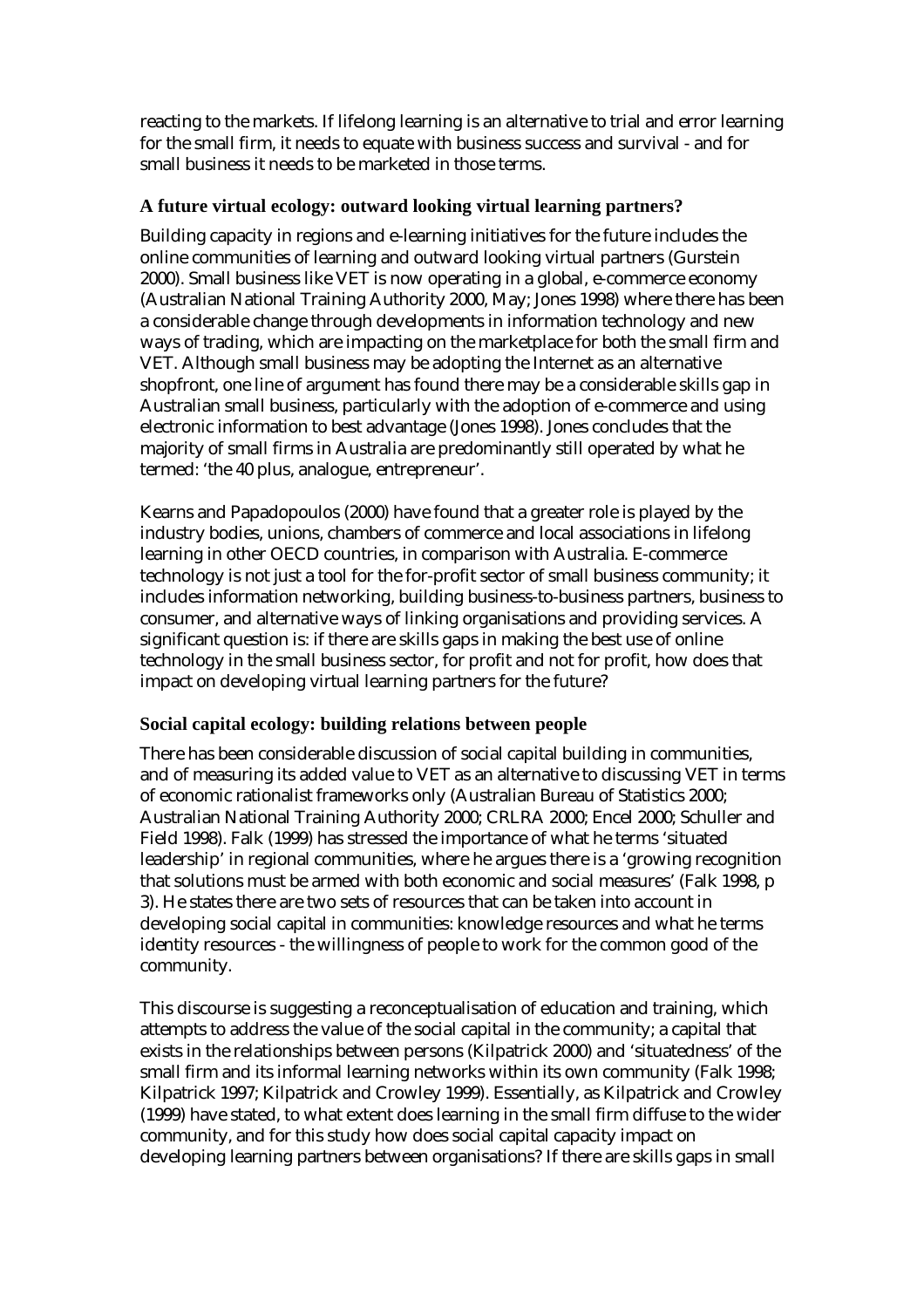business, one could also ask to what extent does learning from learning partnerships in the community diffuse to the small firm?

#### **Partnerships ecology: building synergistic capital between disparate organisations**

In summary, the effect of competition policy in regional Australia has found a diminished degree of information networking and collaboration taking place between competing employment service providers (Senate Standing Committee Jobs for the Regions 1999). The research on learning partnerships suggests collaboration, trust and shared responsibility for learning is essential (CRLRA 2000; Encel 2000; Kearns 1996; Longworth 1996, 1999). But, has competition policy had a similar effect on the VET sector, and if so, how is that impacting on developing learning partners in the regions?

Encel (2000) is concerned about differences in how partners perceive their investment and about developing equitable, shared responsibility for learning. For the Adelaide Hills, building a diverse range of lifelong learning partnerships may be integral for sharing innovation and new ideas, and for developing an equitable learning community capable of coping with change in a region in South Australia that receives less public funded infrastructure and therefore needs to be more self sustaining (AHRDB 2000, p 5). The development of sustainable learning partnerships are integral to VET keeping pace with change in the regions (CRLRA 2000), but there still appears to be a mismatch in workplace cultures, and collaboration and trust can be difficult to build when both VET providers and small business are operating in a market-driven, 'survival of the fittest' economy. If lifelong learning is to be sustainable and resourced for the long term strategically in VET, as opposed to 'ad hocracy', then an integrated approach to small employer stakeholder involvement is a central issue, building trust and wider appreciation of what all parties can bring to a lifelong learning partnership.

## **Conclusion**

This paper has discussed a community capacity building model of integrated learning ecologies for building lifelong learning partnerships with VET in Regional Australia, and argues that there are a number of issues of concern for small business before it can be said that small and micro business participate fully in lifelong learning. It is premised there is a need for a more locally driven, holistic, integrated lifelong learning model of education and training for the small business and VET learning partnerships in regional Australia. This involves developing and acknowledging the value to VET of the diverse range of VET/non-VET learning partnerships between all stakeholders, which are regionally situated and contextembedded in the community.

# **Acknowledgements**

The author wishes to acknowledge The University of South Australia Centre for Research in Education, Equity and Work and The Centre for Lifelong Learning and Development, Flinders University, South Australia.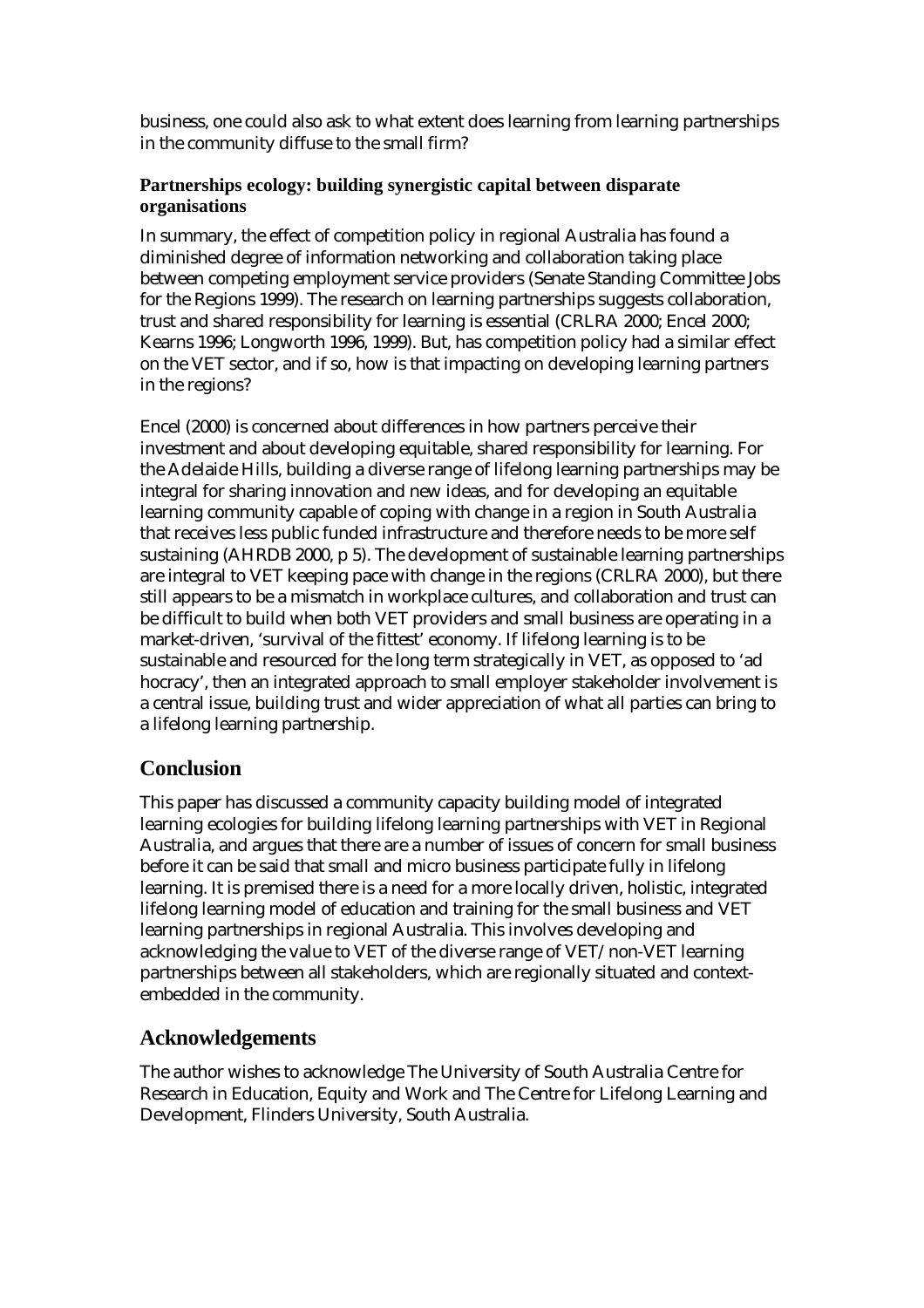### **References**

Adelaide Hills Regional Development Board (2000) Strategic plan: final draft, 1 July 2000 - 30 June 2004. Stirling, South Australia: AHRDB, p 5.

Allen J C (1999) Nebraska Model. Keynote presentation, Regional Australia Summit (background papers). Canberra: Commonwealth of Australia. http://www.dotrs.gov.au/regional/summit/program/background/index.htm (accessed May 2000).

Australian Bureau of Statistics (2000) Measuring social capital: current collections and future directions. Canberra: Australian Bureau of Statistics.

Australian National Training Authority (2000) National Marketing Strategy for Lifelong Learning. Employer survey: research report. Submitted to Australian National Training Authority by Quay Connection, The Research Forum, The Albany Consulting Group and McKinna et al. Queensland: Australian National Training Authority.

Baker M and Wooden M (1995) Small and medium-sized enterprises and vocational education and training. Queensland: Research Advisory Council, Australian National Training Authority.

Beckett D and Hagar P (1997) What would lifelong education look like in a workplace setting? In J Holford, C Griffin and P Jarvis (eds) Lifelong learning: reality rhetoric and public policy. Conference proceedings, 4-6 July. Guilford, UK: Department of Educational Studies, University of Surrey, pp 31-56.

Blunkett D (1998) The learning age: a renaissance for a new Britain. UK: Department for Education and Employment.

Boud D (1998) Providing for lifelong learning through work based study: challenges for policy and practice. In J Holford, C Griffin and P Jarvis (eds) Lifelong learning: reality rhetoric and public policy. Conference proceedings, 4-6 July. Guilford, UK: Department of Educational Studies, University of Surrey, pp 50-56.

Brown T (ed) (2000) Lifelong learning: making it work. An Adult Learning discussion paper. Australian Capital Territory: Adult Learning Australia.

Bruce C (1998) Information literacy in the workplace. In D Booker (ed) Information literacy: the professional issue. Proceedings of the third National Information Literacy Conference, University of South Australia and ALIA Taskforce, 8-9 December 1997. Adelaide, South Australia: University of South Australia Library, pp 29-42.

Butler E, Kempnisch B and Billett S (1999) Irreconcilable differences? Women in small business in VET. Leabrook, South Australia: National Centre for Vocational Education Research.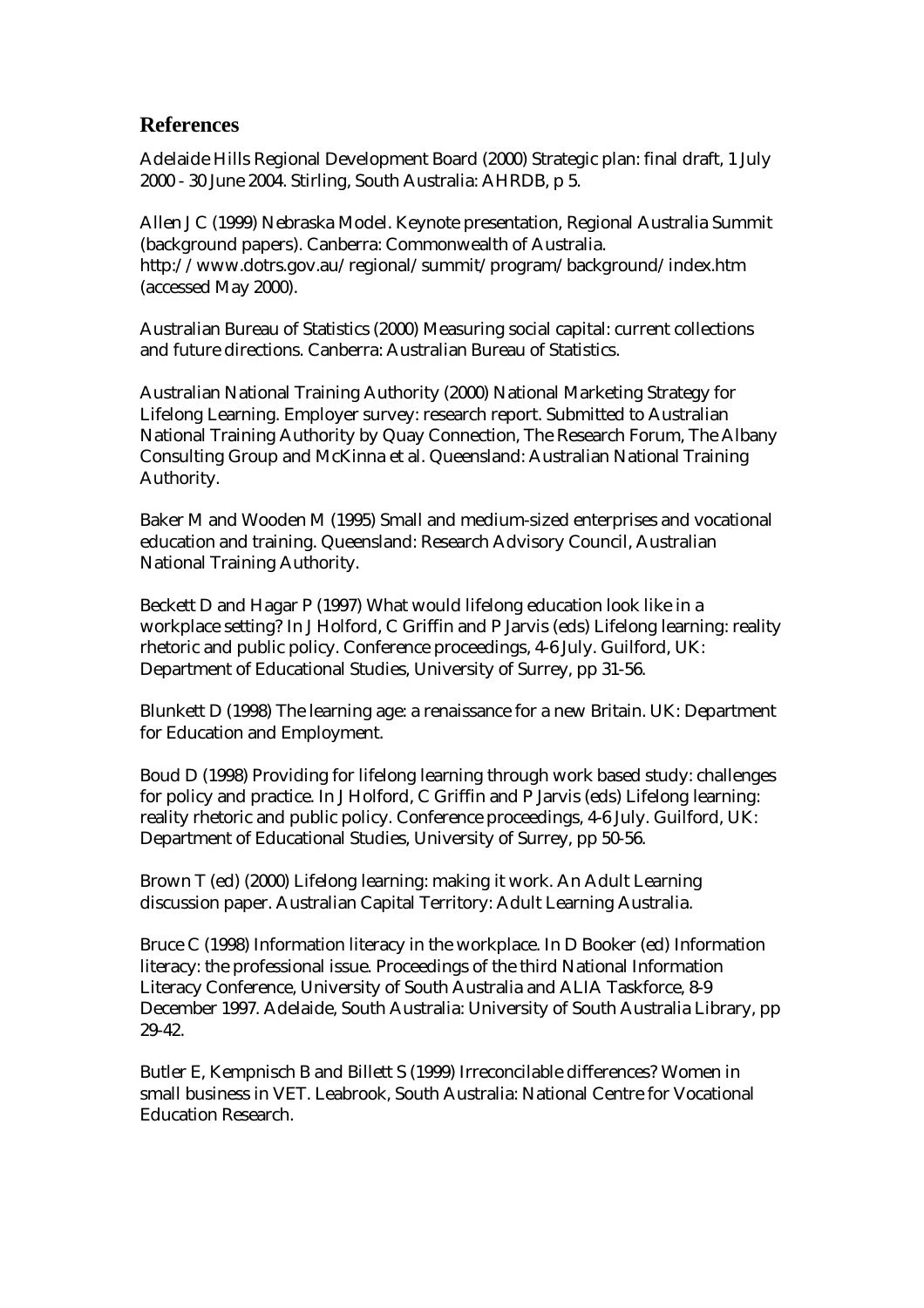Butler E and Lawrence K (1996) Access and equity within vocational education and training for people in rural and remote Australia. Centre for Labour Studies, University of Adelaide.

Candy P and Matthews J (1998) Fusing learning and work: changing conceptions of workplace learning. In D Boud (ed) Current issues and new agendas in workplace learning. Leabrook, South Australia: National Centre for Vocational Education Research, pp 9-30.

Centre for Research and Learning in Regional Australia (2000) Managing change: the role for VET in regional Australia. Launceston, Tasmania: CRLRA, pp 39, 92.

Childs M and Wagner R (1998) A failure in imagination. Towards a critical review of VET sector orthodoxy: a polemic paper. Presented at The Importance of VET Research: Influencing Policy and Practice - the Australian Vocational Education and Training Research Association Conference, Sydney, February. AVETRA, pp 229-234.

Davenport T H (1997) Information ecology mastering the information and knowledge environment: why technology is not enough in the information age. New York: Haworth Press.

Department of Education, Training and Employment (2000) State Strategic Plan, 2001-2003 Vocational Education and Training. Adelaide, South Australia: Vocational Education Employment and Training Board.

Department of Education Training and Employment (2000) The State Strategic Plan for Vocational Education and Training 2000, Update Priorities and Targets. Vocational Education and Training Analysis and Planning Branch. South Australia: South Australian Government.

Department of Education Training and Employment (1999) The State Strategic Plan for Vocational Education and Training 1999, Update Priorities and Targets. Vocational Education and Training Analysis and Planning Branch. South Australia: South Australian Government.

Department of Employment, Education, Training and Youth Affairs (1998) Summary Report of the Small Business Professional Development Best Practice Program. Canberra: Department of Employment, Education, Training and Youth Affairs, Commonwealth Government.

Department for Education and Employment, UK (1998a) In K Shepperson (ed) Learning towns, learning cities. Sudbury, Suffolk: DFEE.

Department for Education and Employment, UK (1998b) The learning age and renaissance for new Britain. Sudbury, Suffolk: DFEE.

Department for Education and Employment, UK (1998c) In D Blunkett (ed) Practice progress and value. Learning communities assessing the value they add. UK: The Stationary Office, The Department for Education and Employment.

Department of Education Northern Ireland (2000) The Learning Agenda. DENI.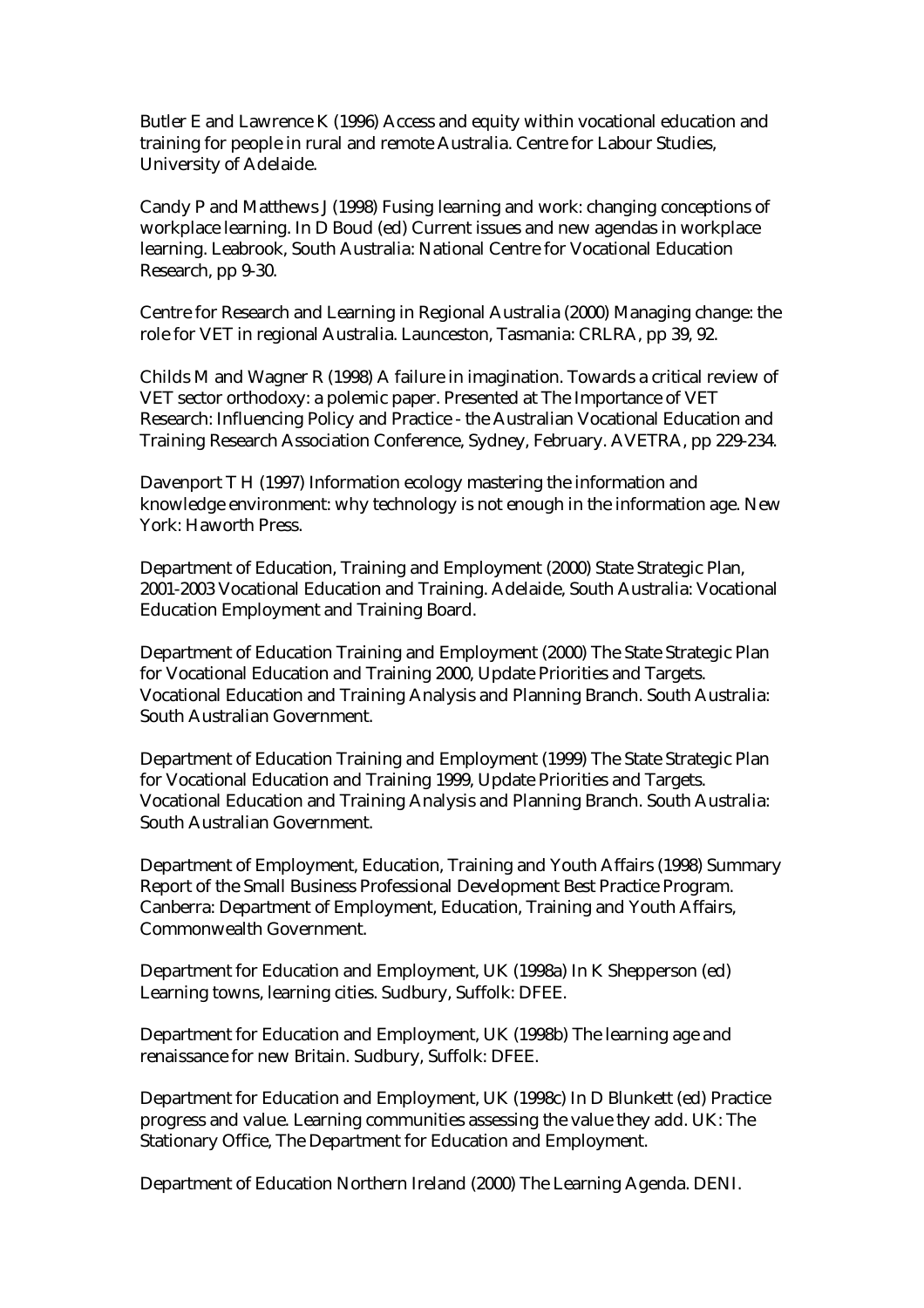Department of Further Education and Employment (2000) Setting the agenda for the learning century. Learning partnerships for regeneration. Presented at the Learning City Network Conference, DFEE, UK, 8 March.

Department of Further Education and Employment (1999) The learning age: local information, advice and guidance for adults in England - towards a National Framework. UK: DFEE.

Doyle L, Kurth B and Kurr E (2000) Knowledge work and the rise of the office economy. Queensland: Australian National Training Authority.

Encel S (2000) Reflections on 'partnership'. Social Policy Research Centre Newsletter, no 78, December, pp 1, 4-5.

Enterprise Vocational Education Unit (2000) High performance enterprising Communities. South Australia: DETE.

Falk I and Kilpatrick S (1999) Re-focusing on learning regions. Regional Australia Summit, background papers. Canberra: Commonwealth of Australia. http://www.dotrs.gov.au/regional/summit/program/background/index.htm. (accessed May 2000).

Falk I (1998) Situated leadership: a new community leadership model. Discussion paper, series D2. Centre for Research and Learning in Regional Australia, University of Tasmania, Launceston.

Field L (1998) Shifting the focus from training to learning: the case of Australian small business. Australian and New Zealand Journal of Vocational Education and Research 6, no 1, pp 49-69.

Ferrier F (2000) International developments in measuring and reporting intellectual capital. Presented at Mobilising Resources for Lifelong Learning - CEET National Conference, Centre for Economics of Education and Training, Monash University, Melbourne, Victoria, 30 October.

Fryer R H (2000) Keynote presentation at Agenda for the Future: Lifelong Learning in Australia - Adult Learning Australia, Adult Learners' Week Conference, UNESCO, Adelaide, 7-9 September.

Gibb J (1999) The relevance of a training culture to small business in Australia. Paper presented at Creating Our Future: a New Training Culture for Australia - the conference on Lifelong Learning, Developing a Training Culture, August 1998. C Robinson and K Arthy (ed). Brisbane: National Centre for Vocational Education Research, pp 29-62.

Gore A (1999) Lifelong learning summit. United States of America, 12 January. In T Brown (ed) Lifelong learning: making it work, pp 32-34. Jamieson, Australian Capital Territory: Adult Learning Australia.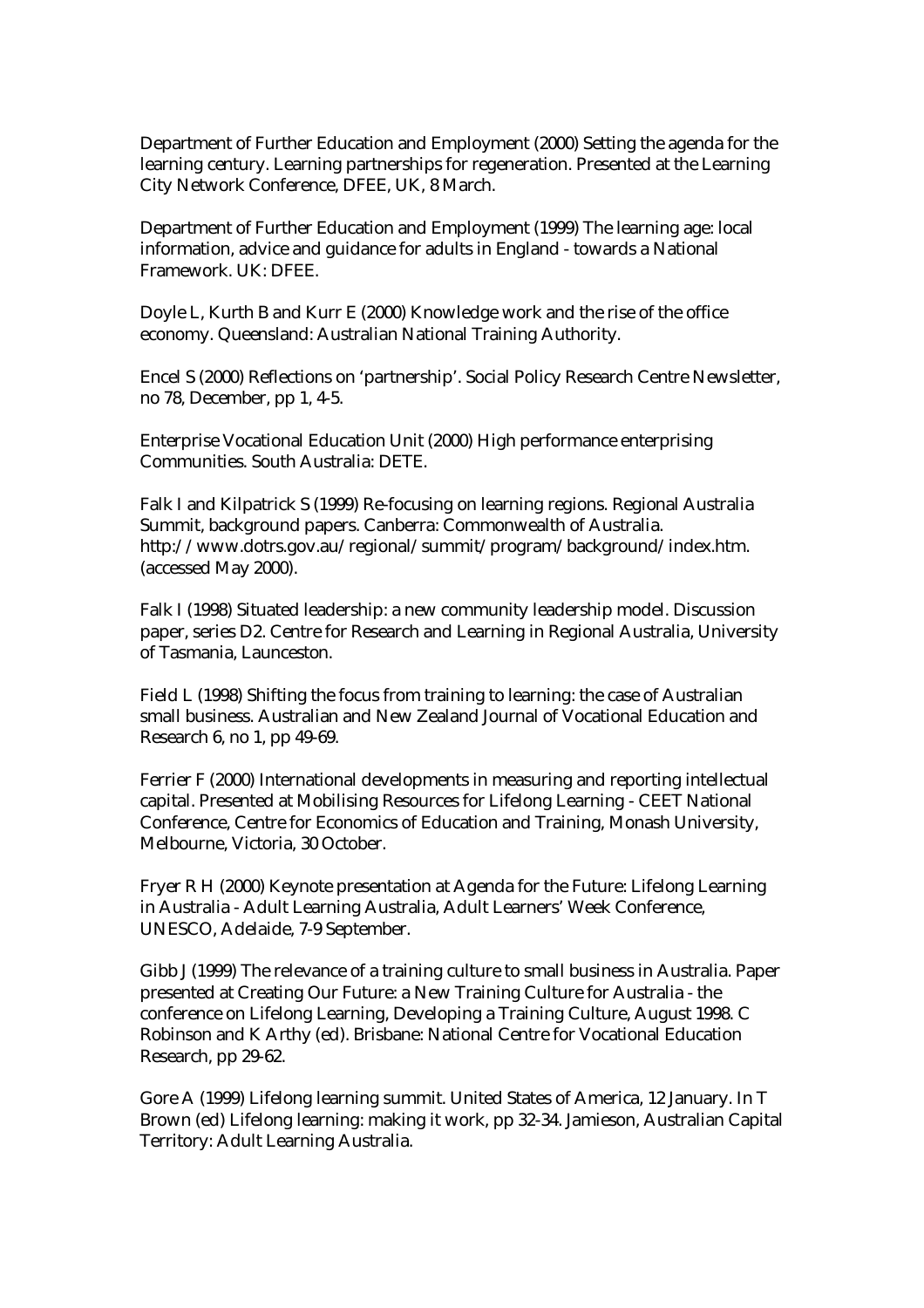Gurstein M (ed) (2000) Community informatics: enabling communities with information and communications technologies. Hershey: Idea Group Publishing.

Harris R (et al) (1998) Juggling the messages in on and off the job training. Centre for Research in Education, Equity and Work. Adelaide: National Centre for Vocational Education Research.

Hawke G (1998) Learning workplaces and public policy. Paper presented at The Importance of VET Research: Influencing Policy and Practice - the Australian Vocational Education and Training Research Association Conference, February, Sydney.

Hopkins S (1998) The role for enterprises in lifelong learning. What can realistically be expected? Melbourne: DVET, University of Melbourne.

House of Representatives Standing Committee on Primary Industries and Regional Services (2000) Time running out: shaping Australia's regional future. Canberra: Parliament of Australia.

Jones T (1998) Taking the plunge: small business attitudes to electronic commerce. Woolcott Research, AEBN.

Kearns P and Papadopoulos G (2000) Building a learning and training culture: the experience of five OECD Countries. Adelaide: National Centre for Vocational Education Research.

Kearns P et al (1999) Lifelong learning. VET in the learning age (volume 1 and 2). Leabrook: National Centre for Vocational Education Research.

Kearns P, Murphy, M and Villiers G (1996) Industry education partnerships: innovation and learning. Melbourne: State Board of Victoria, Office of Training and Further Education.

Kennedy H (1997) Learning works: widening participation in further education. Coventry: The Further Education Funding Council.

Kilpatrick S (2000) How social capital facilitates learning outcomes for small family business. Discussion Paper D/2 2000, CRLRA Discussion Paper Series. Launceston: University of Tasmania, Centre for Research and Learning in Regional Australia.

Kilpatrick S and Crowley S (1999) Learning in small business. Discussion Paper D/1 1999, CRLRA Discussion Paper Series. Launceston: University of Tasmania, Centre for Research and Learning in Regional Australia.

Kilpatrick S and Bell R (1998) What's different away from the rat race? Issues for VET in non Metropolitan Australia. Paper presented at The Importance of VET research: Influencing Policy and Practice - the Australian Vocational Education and Training Research Association Conference, February, Sydney, pp 82-91.

Kilpatrick S and Bell R (1998) Support networks and trust: how social capital facilitates economic outcomes for small businesses. CRLRA Discussion Paper Series.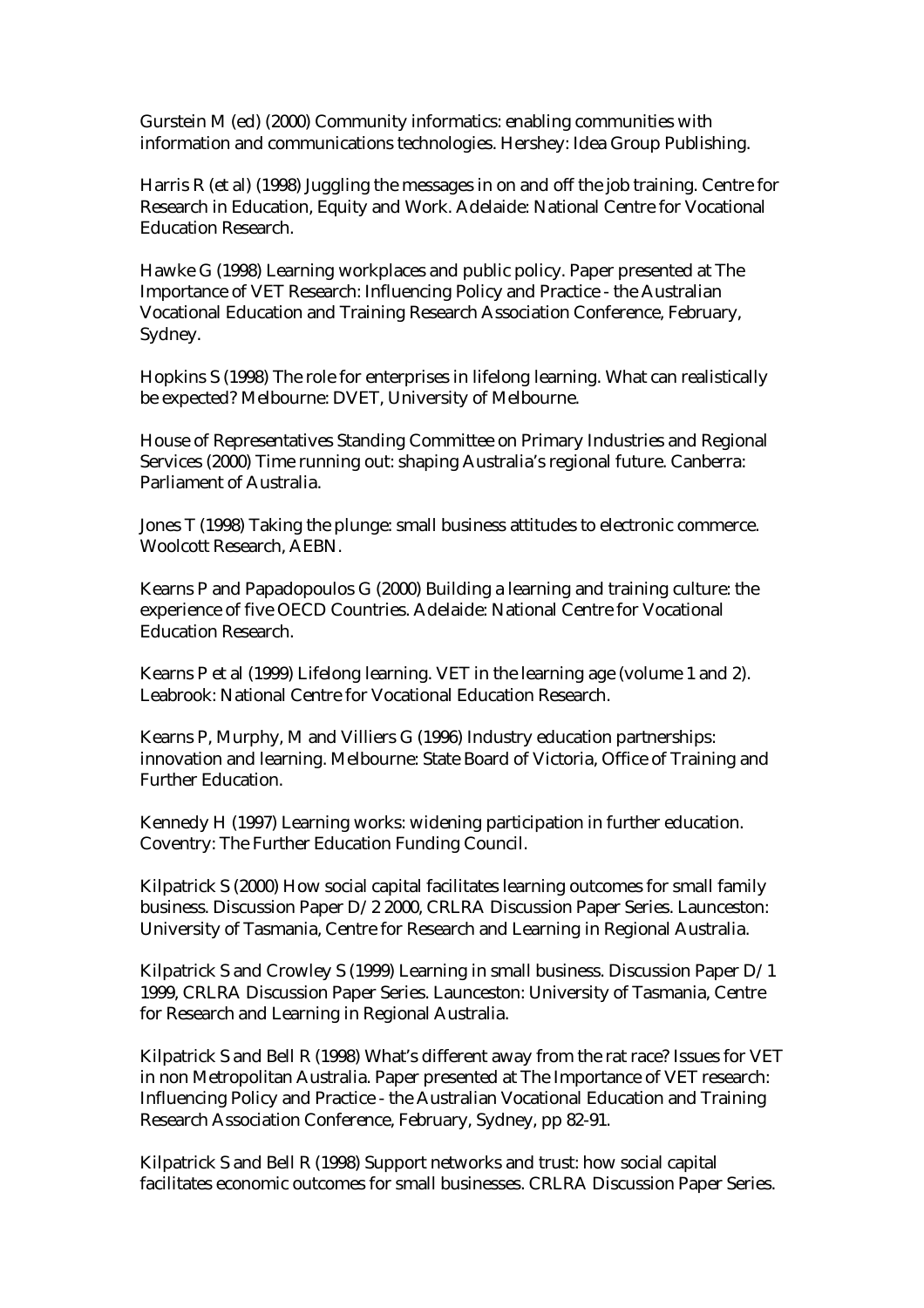Launceston: University of Tasmania Centre for Research and Learning in Regional Australia.

Lasonen J L (1999) Entrepreneurship and self employment training in technical vocational education. Keynote statement at Lifelong Learning and Training: A Bridge to the Future - the second International Congress on Technical and Vocational Education, Seoul, Republic of Korea, 26-30 April 1999. Berlin: Unevoc, p 2. http//:www.unevoc (accessed September 2000).

Law M (2000) Putting the political back into community education. Adult Learning Commentary no 25, 6 September. http://www.ala.asn.au/commentaries (accessed September 2000).

Longworth, N (1999) Making lifelong learning work: learning cities for a learning century. London: Kogan Page, p 6.

Longworth N and Davies W K (1996) Lifelong learning. New vision, new implications, new roles for people, organisations, nations and communities in the 21st Century. London: Kogan Page, p 129.

Mannion Brunt J (1999) Employer involvement in lifelong learning. In P Oliver (ed) Lifelong and continuing education: what is a learning society? Monitoring Change in Education Series. Aldershot: Ashgate Arena, pp 215-229.

Martin I (1999) Lifelong learning stretching the discourse. In P Oliver (ed) Lifelong and continuing education: what is a learning society? Monitoring Change in Education Series. Aldershot: Ashgate Arena, pp 181-194.

Matlay H (2000) Organisational learning in small learning organisations: an empirical overview. Education and Training, vol 42, no 4/5, pp 202-211.

Matlay H (1999) Vocational education and training in Britain: a small business perspective. Education and Training, vol 41, no 1, pp 6-13.

Matlay H (1997) The paradox of training in the small business sector of the British economy. Journal of Vocational Education and Training, vol 49, no 4, pp 573-587.

McDonald R et al (2000) The transition from initial education to working life. A status report on Australia's progress. Queensland: Australian National Training Authority. http://www.anta.gov.au (accessed October 2000).

McGregor J and Gomes C (1999) Technology uptake in small and medium-sized enterprises: some evidence from New Zealand. Journal of Small Business Management, vol 37, no 3, pp 94-102.

Micro Business Consultative Group (1998) Under the microscope: micro businesses in Australia. Canberra: Department of Workplace Relations and Small Business, p 24.

Ministry of Education Finland (1997) National lifelong learning strategy.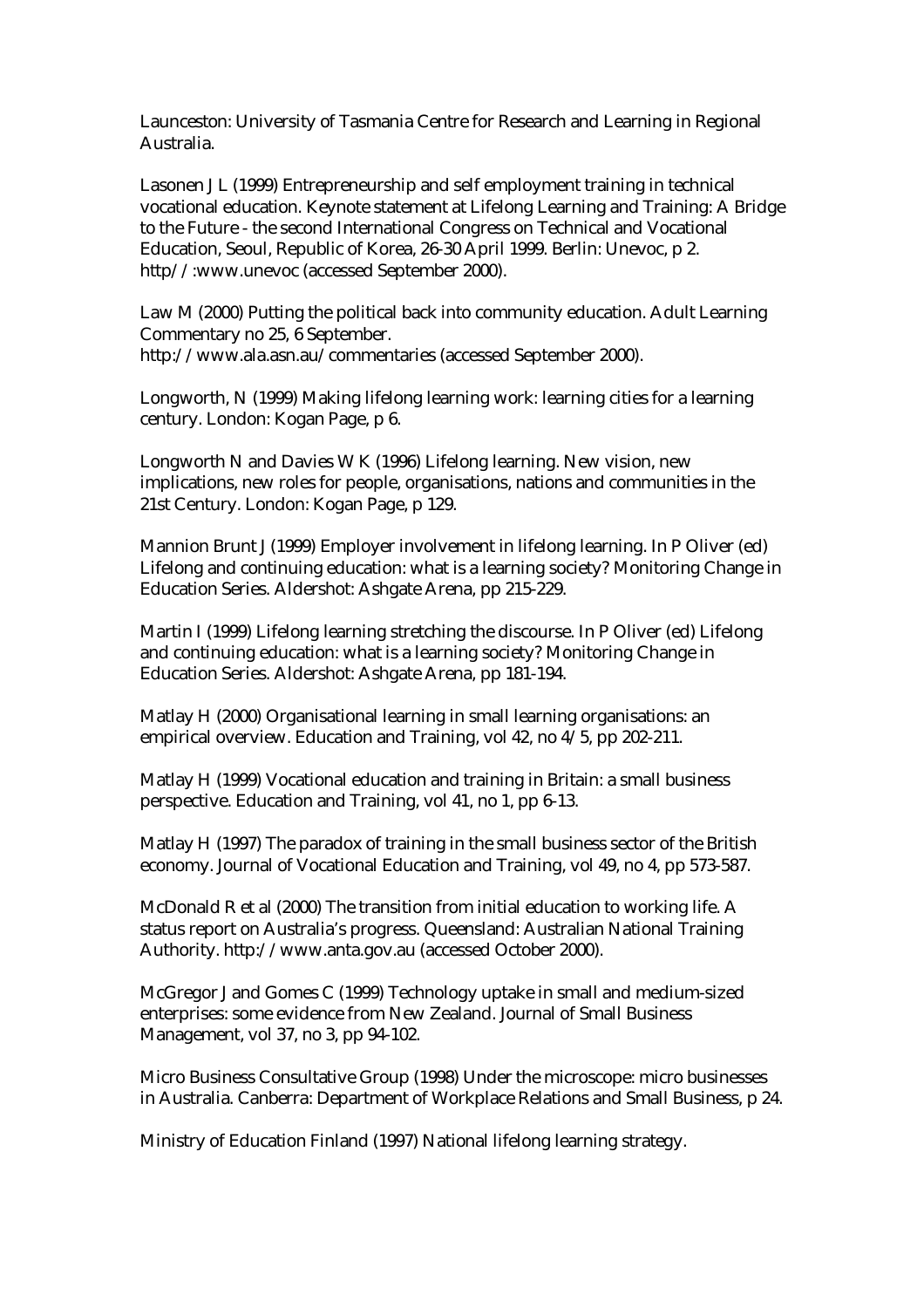Moy J and Mc Donald R (2000) Analysing enterprise returns on training. Adelaide: National Centre for Vocational Education Research.

National Centre for Vocational Education and Research (1998) Small business and vocational education and training. Research at a Glance Series. Adelaide: National Centre for Vocational Education Research.

National Centre for Vocational Education and Research (1997) Developing the training market of the future: a review of research literature prepared as a submission to the Australian National Training Authority. Adelaide: National Centre for Vocational Education Research.

Noble C (1996) A comparative analysis of strategies to increase the role of employers in training and development. Australian and New Zealand Journal of Vocational Education Research, vol 4, no 1, pp 68-95.

Oliver P (ed) (1999) The concept of lifelong learning. In P Oliver (ed) Lifelong and continuing education: what is a learning society? Monitoring change in education series. Aldershot: Ashgate Arena.

Office of Regional Development (2000) Draft Strategic Plan. Adelaide: Government of South Australia.

Office of Regional Development (2000) Directions for South Australia Department of Primary Industries and Resources. Adelaide, South Australia.

Organisation for Economic Co-operation and Development (2000) Learning cityregions. Paris: Organisation for Economic Co-operation and Development.

Organisation for Economic Co-operation and Development (1996) Lifelong learning for all. Paris: Organisation for Economic Co-operation and Development.

Purcell R, Bellew, M J and Ross S (2000) Turning on learning communities: assisting communities to grow. Adult and Community Education Unit (ed). Adelaide: DETE, Australian National Training Authority.

Ralph D W (1999) Lifelong learning: universal hoax or path to salvation? In South Australian Institute for Educational Research Seminar Series, 5 August. Adelaide: South Australian Centre for Lifelong Learning and Development, Flinders University of South Australia.

Report of the Theme Group Education and Training (1999) Regional Australia Summit: Background Papers. Canberra: Commonwealth of Australia. http://www.dotrs.gov.au/regional/summit/program/background/index.htm (accessed May 2000).

Robinson C and Arthy K (1999) Lifelong learning developing a training culture. Papers presented at the concurrent sessions on research into a training culture at Creating Our Future: A New Training Culture for Australia - conference, Brisbane, August 1998. Adelaide: National Centre for Vocational Education Research. Australian National Training Authority.